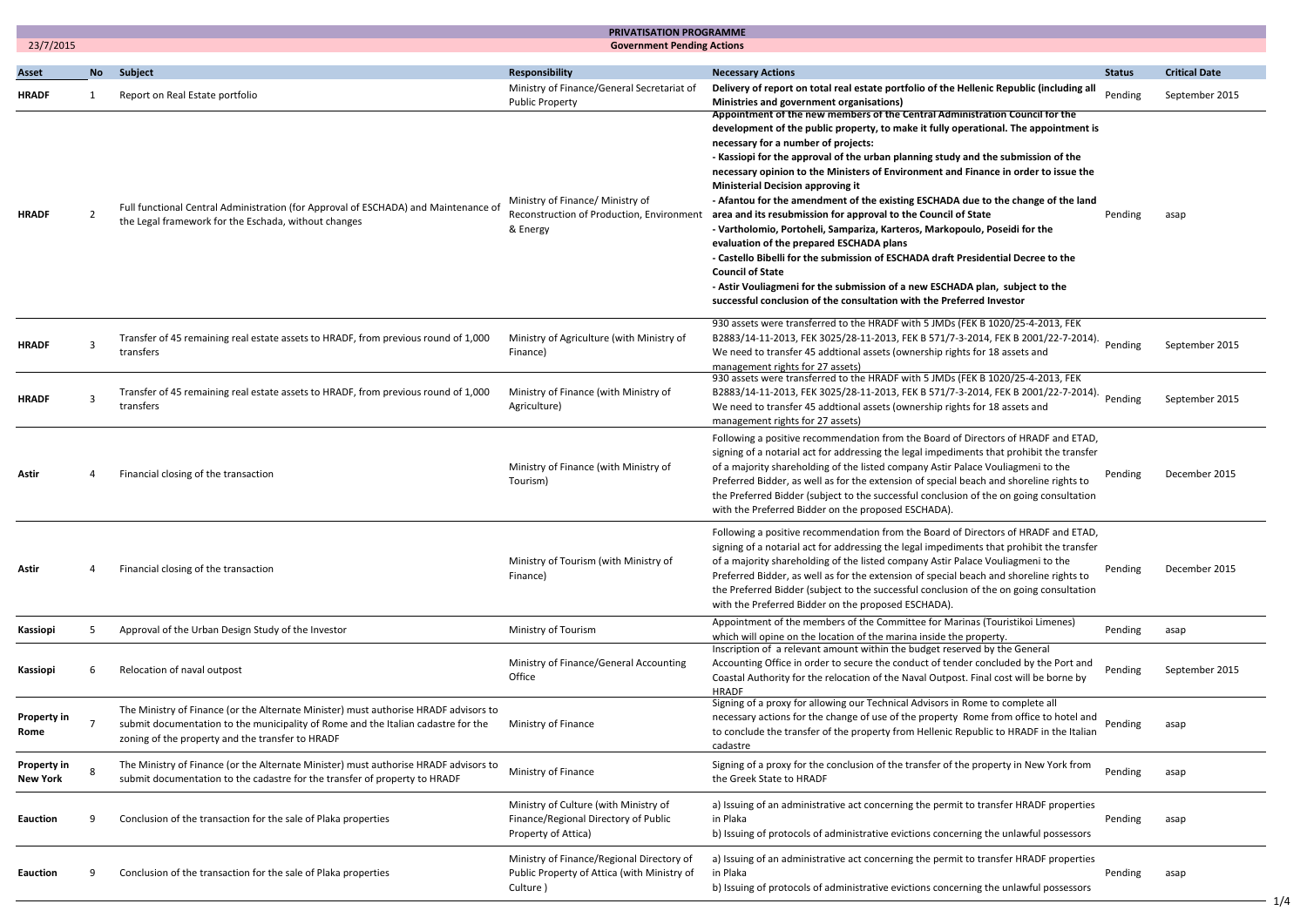|                                   | <b>PRIVATISATION PROGRAMME</b><br><b>Government Pending Actions</b> |                                                                                                                                                                                                                                                                                                                                                   |                                                                                  |                                                                                                                                                                                                                                                                                 |               |                                                   |
|-----------------------------------|---------------------------------------------------------------------|---------------------------------------------------------------------------------------------------------------------------------------------------------------------------------------------------------------------------------------------------------------------------------------------------------------------------------------------------|----------------------------------------------------------------------------------|---------------------------------------------------------------------------------------------------------------------------------------------------------------------------------------------------------------------------------------------------------------------------------|---------------|---------------------------------------------------|
| 23/7/2015                         |                                                                     |                                                                                                                                                                                                                                                                                                                                                   |                                                                                  |                                                                                                                                                                                                                                                                                 |               |                                                   |
| <b>Asset</b>                      |                                                                     | No Subject                                                                                                                                                                                                                                                                                                                                        | Responsibility                                                                   | <b>Necessary Actions</b>                                                                                                                                                                                                                                                        | <b>Status</b> | <b>Critical Date</b>                              |
| <b>Eauction</b>                   | 10                                                                  | Conclusion of the transaction for the sale of Florinis 18                                                                                                                                                                                                                                                                                         | Ministry of Education (with Ministry of<br>Finance)                              | a) The Administration seeks to solve the ownership issue that has arisen (exchange act<br>of a part of the property, signed between the Ministry of Finance and the coterminous<br>owner)<br>b) removal of educational material, in order that the property be delivered vacant | Pending       | asap                                              |
| <b>Eauction</b>                   | 10                                                                  | Conclusion of the transaction for the sale of Florinis 18                                                                                                                                                                                                                                                                                         | Ministry of Finance (with Ministry of<br>Education)                              | a) The Administration seeks to solve the ownership issue that has arisen (exchange act<br>of a part of the property, signed between the Ministry of Finance and the coterminous<br>owner)<br>b) removal of educational material, in order that the property be delivered vacant | Pending       | asap                                              |
| <b>DESFA</b>                      | -11                                                                 | Amendment of the Licensing Regulation (Gov. Gaz B' 464/19.04.2010) in order to be<br>possible to amend DESFA's Operation License in view of the transfer of its shares to<br>SOCAR and prior to such transfer                                                                                                                                     | Ministry of Reconstruction of Production,<br>Environment & Energy                | Amendment of the Licensing Regulation (Gov. Gaz B' 464/19.04.2010)                                                                                                                                                                                                              | Pending       | upon approval of the<br>transaction by DG<br>Comp |
| <b>DESFA</b>                      | 12                                                                  | Since DESFA owns a number of properties near the border areas and following a<br>legislative amendment of L. 1892/1990, a specific Ministerial decision is now required Ministry of Defense<br>in order to allow SOCAR to acquire property rights on those properties                                                                             |                                                                                  | a) Ministerial decision is required, under Law 1892/1990<br>b) Not to amend Law 1892/1990                                                                                                                                                                                       | Pending       | upon approval of the<br>transaction by DG<br>Comp |
| Egnatia                           | 13                                                                  | Egnatia Board to imminently deliver a formal decision deciding the implementation of<br>Joint Ministerial Decision 6686/14.11.2014 with an updated timetable that will ensure<br>construction of all Toll Stations in the fastest possible timetable acceptable by the<br>Fund.                                                                   | Egnatia Odos SA                                                                  | - Formal decision at Board<br>- Timeline for implementing JMD                                                                                                                                                                                                                   | Pending       | asap                                              |
| Egnatia                           | -14                                                                 | Hellenic Republic to assist Egnatia Odos SA to formulate acceptable terms on a debt<br>restructuring scheme to agree with Piraeus Bank.                                                                                                                                                                                                           | Ministry of Transport, Infrastructure and<br>Networks                            |                                                                                                                                                                                                                                                                                 | Pending       | asap                                              |
| Egnatia                           | 15                                                                  | Ministry of Infrustructure and Ministry of Finance to determine (in a form agreed with<br>the HRADF) a draft Joint Ministerial Decision specifying the toll pricing policy for all<br>toll stations of the Motorway and its Vertical Axes (including the new stations to be<br>constructed pursuant to the Joint Ministerial Decision 6686/2014.) | Ministry of Finance (with Ministry of<br>Transport, Infrastructure and Networks) |                                                                                                                                                                                                                                                                                 | Pending       | November 2015                                     |
| Egnatia                           | 15                                                                  | Hellenic Republic to notify the solution agreed with DG Comp for the establishment<br>of tolls on the two cofinanced vertical axes in order to avert illegal state aid<br>complications                                                                                                                                                           | Ministry of Transport, Infrastructure and<br>Networks (with Ministry of Finance) |                                                                                                                                                                                                                                                                                 | Pending       | asap                                              |
| Egnatia                           | 16                                                                  | Hellenic Republic to develop a study required for the submission and licensing by DG Ministry of Transport, Infrastructure and<br>Move of the toll pricing to be implemented to the Motorway and its Vertical Axes                                                                                                                                | Networks                                                                         |                                                                                                                                                                                                                                                                                 | Pending       | asap                                              |
| Egnatia                           | 17                                                                  | Egnatia Odos SA to produce an updated traffic model for the motorway and its<br>vertical axis                                                                                                                                                                                                                                                     | Egnatia Odos SA                                                                  |                                                                                                                                                                                                                                                                                 | Pending       | September 2015                                    |
| Egnatia                           | 18                                                                  | Hellenic Republic to proceed with the fillings to DG Comp and DG Regio regarding the<br>two co financed vertical axes under construction                                                                                                                                                                                                          | Ministry of Transport, Infrastructure and<br>Networks                            |                                                                                                                                                                                                                                                                                 | Pending       | asap                                              |
| TRAINOSE/<br><b>EESSTY</b>        | 19                                                                  | Interministerial approval for either a PPP or, an SLA process for the provision of<br>railway infrastructure maintenance by such third party service providers                                                                                                                                                                                    | Ministry of Transport, Infrastructure and<br>Networks                            | Ministry to decide on model (PPP or SLA). OSE to launch the tender for the railways'<br>infrastructure maintenance according to the provisions of the PSO and track access<br>contract.                                                                                         | Pending       | asap                                              |
| <b>TRAINOSE/</b><br><b>EESSTY</b> | 20                                                                  | Signing of Assumption Agreement between the HR and Eurofima for Rolling Stock<br>acquired by OSE with eurofima financing                                                                                                                                                                                                                          | Ministry of Finance (with Ministry of<br>Transport, Infrastructure and Networks) | Ministry, OSE, GAIAOSE and Eurofima to sign the Assumption Agreement                                                                                                                                                                                                            | Pending       | asap                                              |
| TRAINOSE/<br><b>EESSTY</b>        | 20                                                                  | Signing of Assumption Agreement between the HR and Eurofima for Rolling Stock<br>acquired by OSE with eurofima financing                                                                                                                                                                                                                          | Ministry of Transport, Infrastructure and<br>Networks (with Ministry of Finance) | Ministry, OSE, GAIAOSE and Eurofima to sign the Assumption Agreement                                                                                                                                                                                                            | Pending       | asap                                              |
| <b>TRAINOSE/</b><br><b>EESSTY</b> | 21                                                                  | Valuation of the Rolling Stock not in use by TRAINOSE                                                                                                                                                                                                                                                                                             | Ministry of Transport, Infrastructure and<br>Networks                            | GAIAOSE to appoint technical advisor.                                                                                                                                                                                                                                           | Pending       | September 2015                                    |
| <b>TRAINOSE/</b><br><b>EESSTY</b> | 22                                                                  | <b>PSO Contract</b>                                                                                                                                                                                                                                                                                                                               | Ministry of Transport, Infrastructure and<br>Networks (with TRAINOSE)            | HR to send PSO to Court of Auditors for approval. Then to Parliament for PSO approval<br>by the Joint Economic Affairs Committee                                                                                                                                                | Pending       | asap                                              |
| <b>TRAINOSE/</b><br><b>EESSTY</b> | 22                                                                  | <b>PSO Contract</b>                                                                                                                                                                                                                                                                                                                               | TRAINOSE (with Ministry of Transport,<br>Infrastructure and Networks)            | HR to send PSO to Court of Auditors for approval. Then to Parliament for PSO approval<br>by the Joint Economic Affairs Committee                                                                                                                                                | Pending       | asap                                              |
| TRAINOSE/<br><b>EESSTY</b>        | 23                                                                  | Maintenance of rolling stock in cold storage                                                                                                                                                                                                                                                                                                      | Ministry of Transport, Infrastructure and<br>Networks                            | GAIAOSE to tender maintenance of rolling stock in cold storage contract.                                                                                                                                                                                                        | Pending       | November 2015                                     |
| <b>TRAINOSE/</b><br><b>EESSTY</b> | 24                                                                  | Ministry of Finance to return to Trainose cash reserves amounting to €40 million                                                                                                                                                                                                                                                                  | Ministry of Finance                                                              |                                                                                                                                                                                                                                                                                 | Pending       | asap                                              |
| Hellinikon                        | 26                                                                  | A coordinator to be appointed, by a Prime Minister's decision, to implement the<br>project in liaison with HRADF, the Hellinikon Office and Hellinikon SA, to coordinate all<br>governmental efforts/ministries for the timely implementation of all prerequisites<br>until financial closing (Nov 2016)                                          | Prime Minister's Office                                                          |                                                                                                                                                                                                                                                                                 | Pending       | asap                                              |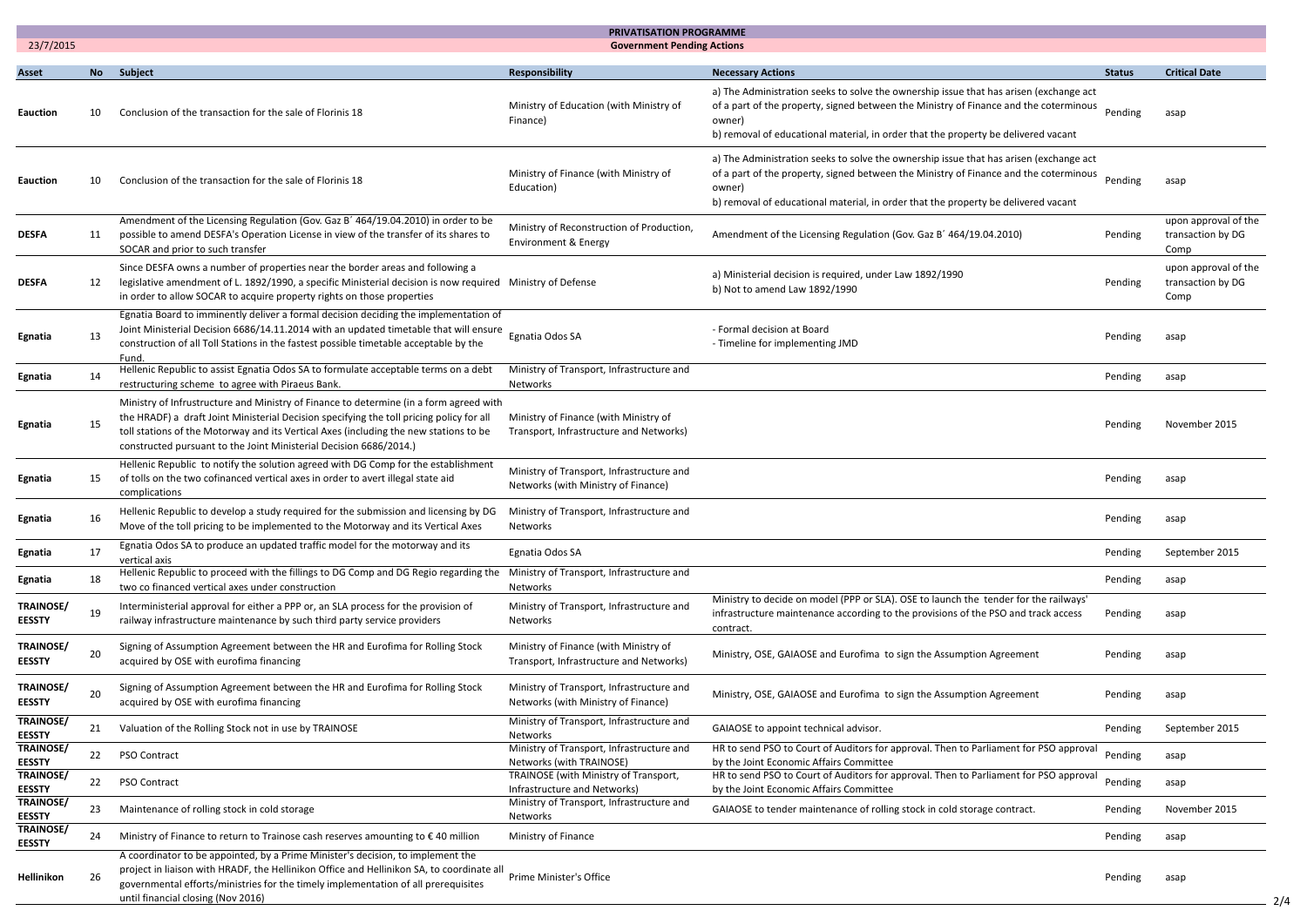|                             | <b>PRIVATISATION PROGRAMME</b>                 |                                                                                                                 |                                                                                                 |                                                                                                                                                                                                                                                                                                                                       |               |                      |  |  |
|-----------------------------|------------------------------------------------|-----------------------------------------------------------------------------------------------------------------|-------------------------------------------------------------------------------------------------|---------------------------------------------------------------------------------------------------------------------------------------------------------------------------------------------------------------------------------------------------------------------------------------------------------------------------------------|---------------|----------------------|--|--|
|                             | 23/7/2015<br><b>Government Pending Actions</b> |                                                                                                                 |                                                                                                 |                                                                                                                                                                                                                                                                                                                                       |               |                      |  |  |
| <b>Asset</b>                | <b>No</b>                                      | Subject                                                                                                         | Responsibility                                                                                  | <b>Necessary Actions</b>                                                                                                                                                                                                                                                                                                              | <b>Status</b> | <b>Critical Date</b> |  |  |
| <b>Hellinikon</b>           | 26                                             | Signing of Memoranda for Understanding with existing users with the assistance of<br><b>General Secretariat</b> | Ministry of Finance/General Secretariat of<br><b>Public Property</b>                            | 1. Region of Attica-KTEO<br>2. Ministry of Education-Center of Marine Search<br>3. Ministry of Transport-Civil Aviation Authority and ETHEL                                                                                                                                                                                           | Pending       | asap                 |  |  |
| Hellinikon                  | -26                                            | Clearing of site from other public<br>organisations (condition precedent for financial closing)                 | Ministry of Finance/General Secretariat of<br><b>Public Property</b>                            | Minicipality of Hellinicon-public services                                                                                                                                                                                                                                                                                            | Pending       | <b>March 2016</b>    |  |  |
| <b>Hellinikon</b>           | 27                                             | Facilitation of the Review and approval of the Integrateted Development Plan of the<br>Investor                 | Ministry of Finance (with Ministry of<br>Reconstruction of Production, Environment<br>& Energy) | Constitution and composition of a Special Committee of Experts that would advise and<br>consult the competent Ministers of Finance and of Productivity, Environment and<br>Climate Change in relation to the Integrated Development Plan of the Buyer (article 2<br>par. 5 of Law 4062/2012)                                          | Pending       | December 2015        |  |  |
| Hellinikon                  | 27                                             | Facilitation of the Review and approval of the Integrateted Development Plan of the<br>Investor                 | Ministry of Reconstruction of Production,<br>Environment & Energy (with Ministry of<br>Finance) | Constitution and composition of a Special Committee of Experts that would advise and<br>consult the competent Ministers of Finance and of Productivity, Environment and<br>Climate Change in relation to the Integrated Development Plan of the Buyer (article 2<br>par. 5 of Law 4062/2012)                                          | Pending       | December 2015        |  |  |
| <b>Hellinikon</b>           | 28                                             | Facilitation of the Review and approval of the Integrateted Development Plan of the<br>Investor                 | Ministry of Reconstruction of Production,<br>Environment & Energy (with Ministry of<br>Finance) | Draft of a regulative circular that would define the role and mandate of the<br>aforementioned Special Committee of Experts and would specify the issues and<br>matters on which said body shall give its advice                                                                                                                      | Pending       | December 2015        |  |  |
| <b>Hellinikon</b>           | 28                                             | Facilitation of the Review and approval of the Integrateted Development Plan of the<br>Investor                 | Ministry of Finance (with Ministry of<br>Reconstruction of Production, Environment<br>& Energy  | Draft of a regulative circular that would define the role and mandate of the<br>aforementioned Special Committee of Experts and would specify the issues and<br>matters on which said body shall give its advice                                                                                                                      | Pending       | December 2015        |  |  |
| Hellinikon                  | 29                                             | Operation of Hellinikon office                                                                                  | Ministry of Finance                                                                             | Draft of a legislative provision that would provide flexibility to the Hellinikon Office<br>with regards to its strengthening with appropriate and competent human personnel<br>from the private sector                                                                                                                               | Pending       | asap                 |  |  |
| Hellinikon                  | 29                                             | Operation of Hellinikon office                                                                                  | Ministry of Finance                                                                             | Appointment of the Head of Hellinikon office so that it becomes operational                                                                                                                                                                                                                                                           | Pending       | asap                 |  |  |
| <b>Hellinikon</b>           | 30                                             | Licensing of a casino at Hellinikon (condition precedent for financial closing)                                 | Hellenic Gaming Commission (with Ministry<br>of Finance)                                        | Revision of the existing legislative framework regarding the granting of casino licenses<br>in Attica Region                                                                                                                                                                                                                          | Pending       | asap                 |  |  |
| Hellinikon                  | 30                                             | Licensing of a casino at Hellinikon (condition precedent for financial closing)                                 | Ministry of Finance (with Hellenic Gaming<br>Commission)                                        | Conduct of a public tender to grant the necessary operational licence for a casino in<br>the Hellinikon Site                                                                                                                                                                                                                          | Pending       | June 2016            |  |  |
| Hellinikon                  | 31                                             | Acknowledgement of site of archaeological interest at Hellinikon coastal front                                  | Ministry of Culture                                                                             | The decision has already been made by the Central Archaeology Council of the<br>Ministry of Culture and the decree needs to be signed by the Minister of Culture                                                                                                                                                                      | Pending       | asap                 |  |  |
| Hellinikon                  | 32                                             | Management of common spaces within the Site (condition precedent for financial<br>closing)                      | Ministry of Interior and Administrative<br>Reconstruction                                       | Entry into force of a legislative act establishing a body vested with powers necessary<br>for the management and operation of all areas, infrastructure, works and equipment<br>of common use within the Site and the exclusive collection and management of any<br>reciprocal duties or similar charges                              | Pending       | December 2015        |  |  |
| Hellinikon                  | 33                                             | Relocation of Port and Coastal Authority from the Site (condition precedent for<br>financial closing)           | Ministry of Finance/General Accounting<br>Office                                                | Inscription of a relevant amount within the budget reserved by the General Accounting<br>Office in order to secure the conduct of tender concluded by the Port and Coastal<br>Authority for the relocation of its Unit of Submarine Missions. Said cost shall be borne<br>by HRADF after the successful conclusion of the transaction | Pending       | asap                 |  |  |
| Regional<br><b>Airports</b> | 34                                             | Access to the airports for the investors                                                                        | Ministry of Transport, Infrastructure and<br>Networks/ Hellenic Civil Aviation Authority        | Written permission of entry (άδεια εισόδου) from the Hellenic Civil Aviation Authority<br>to the specifically designated investor's team to access the airports for the relevant site Pending<br>visits                                                                                                                               |               | asap                 |  |  |
| Regional<br>Airports        | 35                                             | Common Ministerial Act (ΠΥΣ)                                                                                    | <b>Ministers Cabinet</b>                                                                        | Signing of the Common Ministerial Act ( $\Box$ Y2) for the approval of the concession<br>agreements and the authorization for the co-signing by the relevant ministers of the<br>concession agreements.                                                                                                                               | Pending       | asap                 |  |  |
| Regional<br>Airports        | 36                                             | Parliament Ratification of the Concession Agreement                                                             | <b>Hellenic Parliament</b>                                                                      | Ratification will occur after signing of the Concession Agreements and fulfilment of<br>pending Appendices and approvals from the competent EU authorities on state aid and Pending<br>anti-trust.                                                                                                                                    |               | January 2016         |  |  |
| Regional<br>Airports        | 37                                             | Airports' hand over to the Concessionaire by the HCAA                                                           | Hellenic Civil Aviation Authority                                                               |                                                                                                                                                                                                                                                                                                                                       | Pending       | <b>March 2016</b>    |  |  |
| OLP, OLTH                   |                                                | Finalization of the Concession Agreement                                                                        | Ministry of Shipping & Ministry of Finance                                                      | Ministry of Shipping and Finance to finalize the concession agreement for OLP based<br>on the framework already agreed and the document disseminated to investors in<br>December 2014. The equivalent document for OLTH to be based on the OLP blueprint.                                                                             | Pending       | asap                 |  |  |
| OLP, OLTH                   | 39                                             | Ports' regulatory authority                                                                                     | Ministry of Shipping                                                                            | Staffing of ports' regulatory authority & issuance of necessary Presidential Decree to<br>allow the regulator to properly function                                                                                                                                                                                                    | Pending       | October 2015         |  |  |
| OLP, OLTH                   |                                                | Ports' regulations                                                                                              | Ministry of Shipping                                                                            | Specification/ seperation of administrative & other responsibilities/ competences that<br>should be removed from OLP/OLTH and be transferred to the Hellenic Republic/ Port<br><b>Regulatory Authority</b>                                                                                                                            | Pending       | October 2015         |  |  |